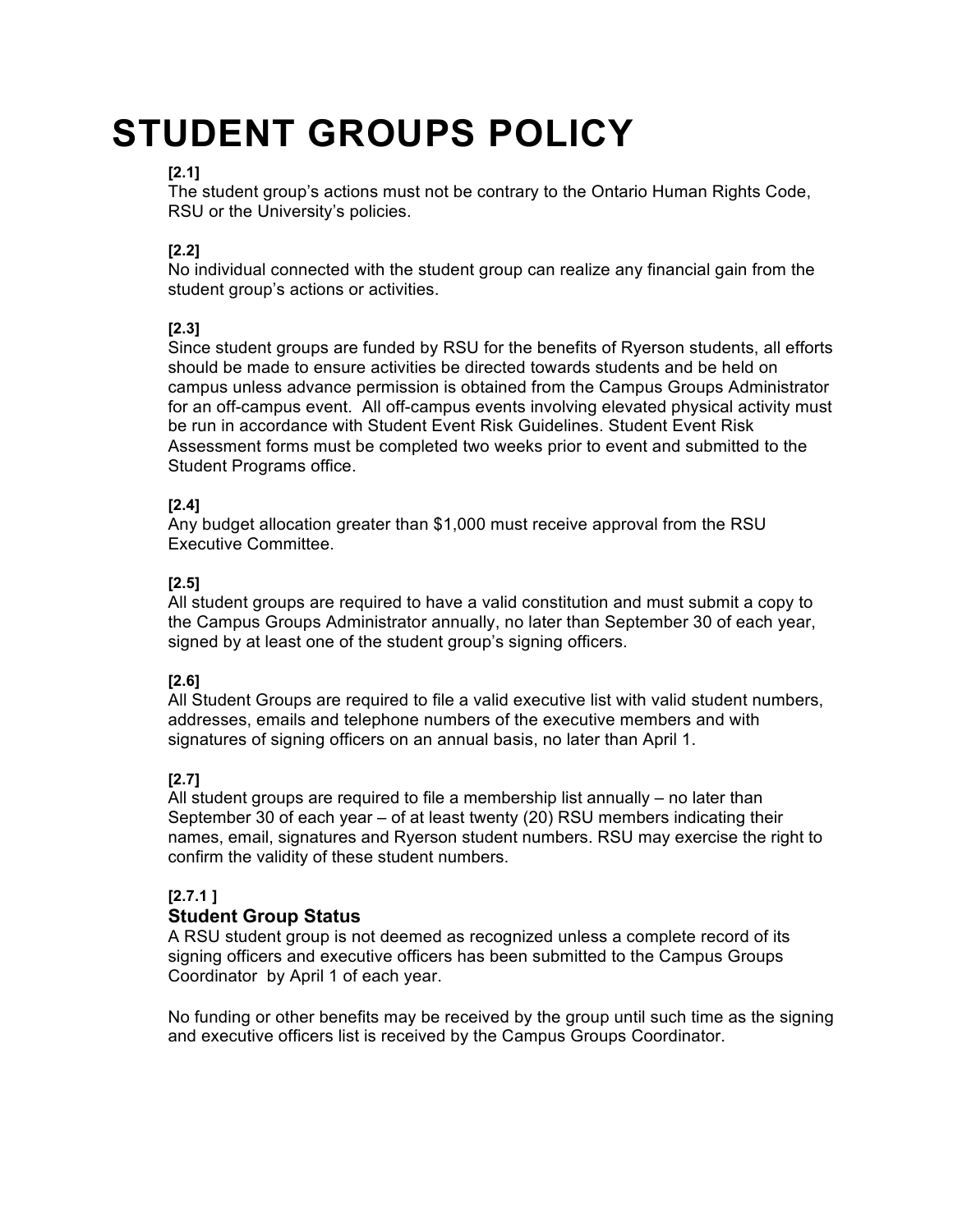All funds, benefits and privileges extended to the student group will be withdrawn until this document has been fully completed and received by the Campus Group Coordinator.

If a student group's completed list of signing and executive officers is submitted after April 1 but before September 15, the student group must re-apply to the Student Groups Committee with:

**1.** A revised constitution signed by its executive officers **2.** A list of twenty (20) members with signatures and student numbers **3.** A list of a minimum of five proposed activities, that indicate goal(s) and objective(s) of each event

#### **4.** A completed executive officers signing list.

The Student Groups Committee may reconfirm full status upon the applicant group at that time after which point the student group will resume receiving all funds, benefits and privileges.

If a student group does not hand in its fully completed executive officer signing list to the Campus Groups Coordinator by September 15, then that student group must re-apply for ratification through the existing polices of recognizing new student groups in accordance with RSU by-laws and policies.

All funds, benefits and privileges will be withdrawn until the RSU Board of Directors ratifies the student group.

Funds cannot be claimed retroactively from a time period when the student group was deemed as not recognized.

#### **[2.8]**

Only RSU members may hold Executive positions with any student group.

#### **[2.8.1]**

Only RSU members may have voting privileges within the student group.

## **[2.9]**

Student groups may not charge levies or membership fees to RSU members.

#### **[2.10]**

No one from outside the Ryerson community can become a member of any student group without paying a membership of \$5.00 per semester. All fees must be given to the Campus Groups Administrator for deposit to the group's Trust Fund.